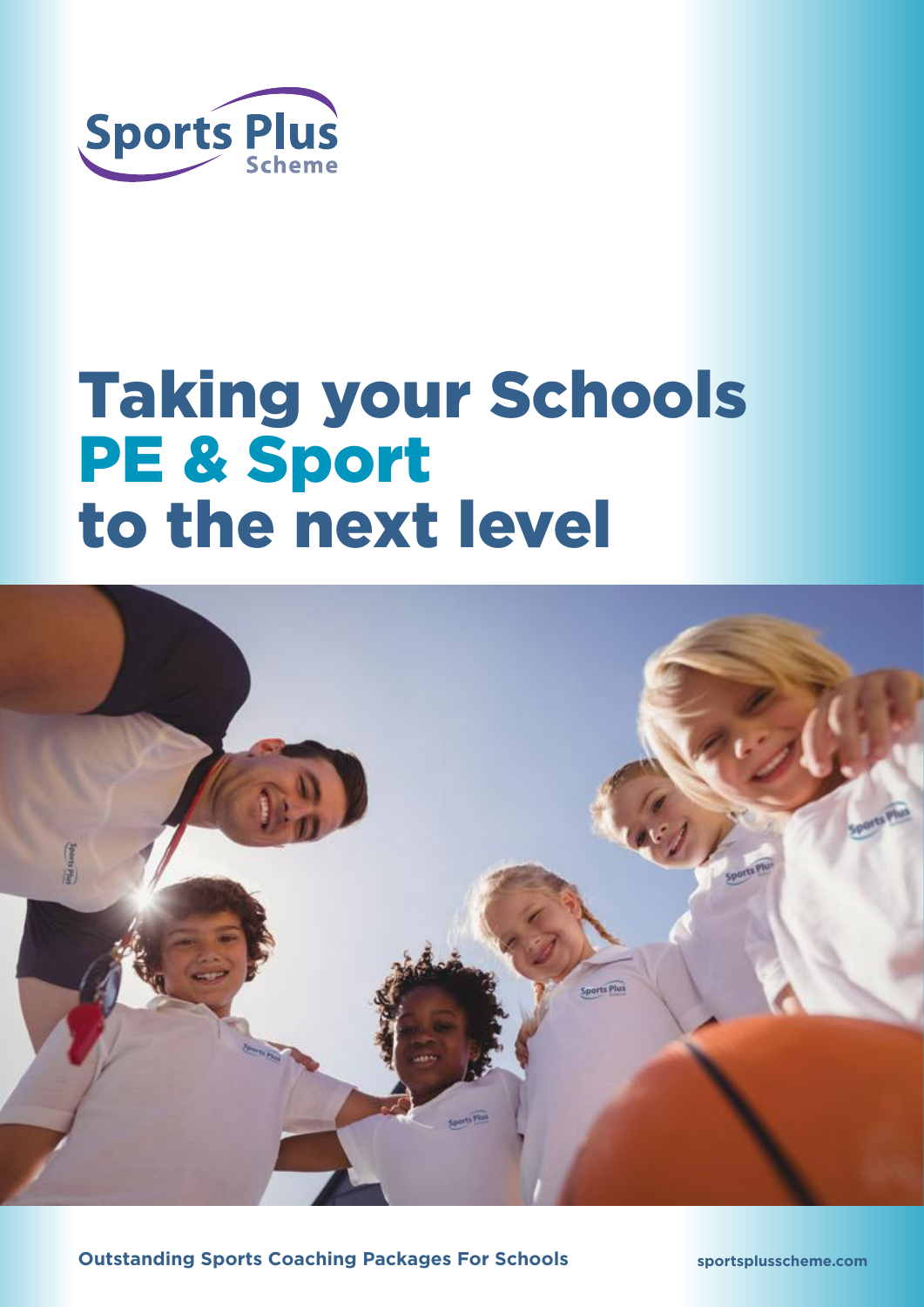

# **Outstanding sports coaching and Outstanding** value for money

**f** Sports Plus work<br>closely with our P<br>subject leader to closely with our PE subject leader to plan and deliver structured PE lessons that have developed and enhanced the breadth and quality of PE across the school. **J**<br>Alan Pearson, Headteacher<br>New Invention Junior School

**Alan Pearson, Headteacher** New Invention Junior School

## **See how great PE can be**

Sports Plus Scheme is an award-winning sports coaching company providing nextlevel PE and sports education to hundreds of primary schools across the Midlands.

Every day our qualified Professional Sports Coaches deliver carefully considered and cost-effective programmes that help more than 20,000 primary school children stay happy, healthy and active.

We understand the challenges schools face around PE and sports. By working as part of your team, we take away the hassle of delivering physical education. We can take on full accountability for your PE provision and help make sure all your KS1&2 pupils develop their PE skills and enjoy fun, progressive lessons and rewarding physical activity.

To arrange a FREE AUDIT of your PE and sports provision, or a simple chat about how we can help your school develop PE and sport, please get in touch.

**01922 453322 sportsplusscheme.com info@sportsplusscheme.com**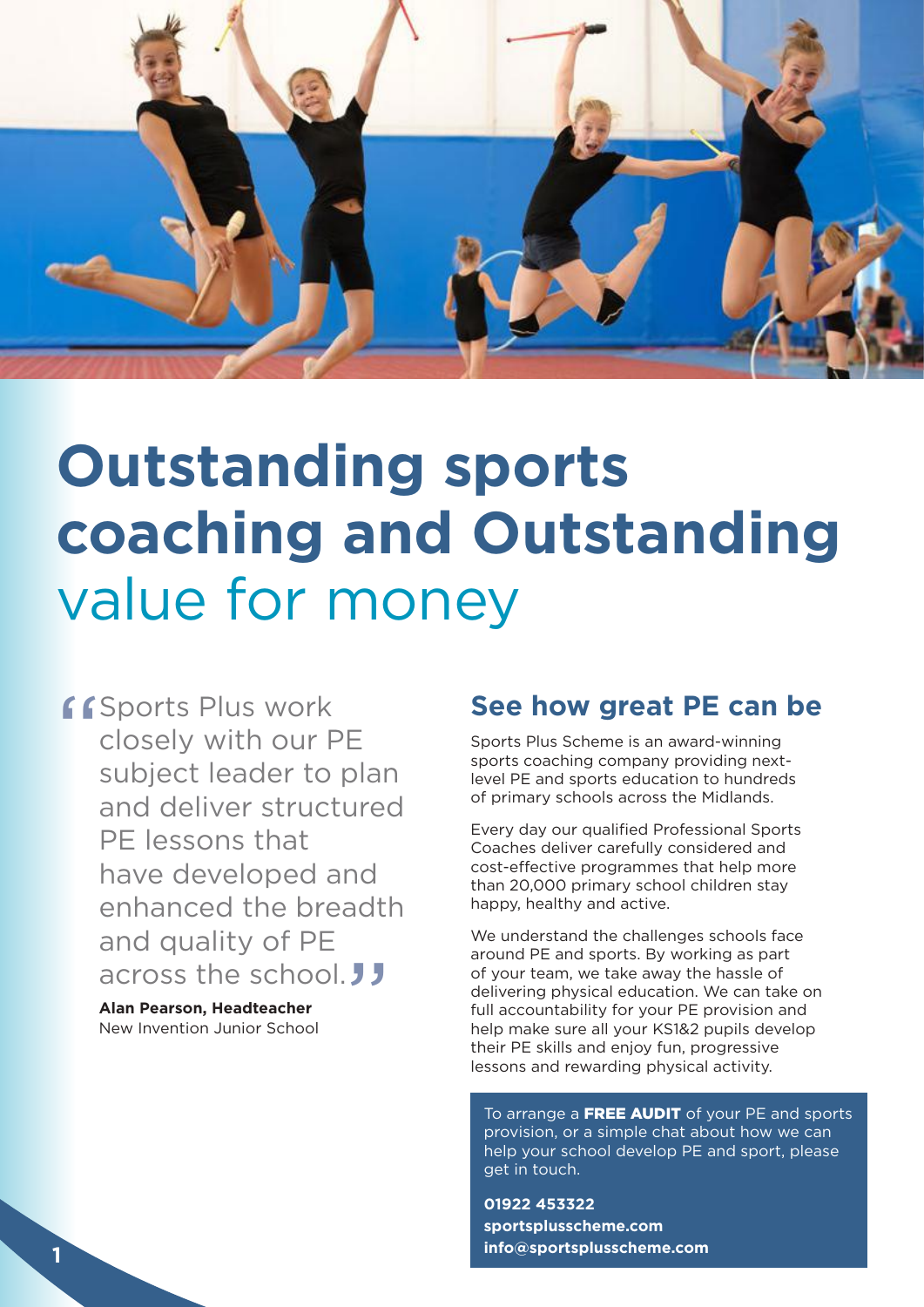

# An individual PE & sports programme **tailored to your school's needs**

### **Trust the PE to us**

We have been partnering with primary schools for 20 years. During that time we have fine-tuned our skills and services to ensure we can offer the flexibility, value for money and high-quality outcomes that are essential in the modern educational climate.

But no two schools are the same. So we'll work with you to identify where you could

benefit most from our PE support. It could be working with your PE Coordinator to structure one or two PE lessons a week. Or it could see us taking responsibility for the whole of your PE curriculum. Whatever your requirements, we can provide a bespoke package of managed sporting activities so your school can boast maximum participation and PE provision to be proud of.

### **A selection of our key services**

#### **Full PE delivery**

Acting as your PE subject leader, or working with your existing subject leader, to develop PE and sports provision across your school



#### **Structured PE Lessons**

Full planning, delivery and assessment of progressive PE lessons across KS1 and KS2



#### **Holiday Sports Camps**

Providing safe places for children to learn new sports, have fun and stay active during school holidays

#### **CPD & Teacher Training**

Tailored training to upskill your current staff in PE & Sports delivery

#### **Extra Curricular Clubs**

Organisation, administration and delivery of Breakfast, Break-time, Lunch and After School Clubs



#### **Measurement**

Impact-measurement and reporting to demonstrate individual and school progress in PE & Sport

#### **PE Passport App**

A complete planning, assessment and tracking tool for Physical Education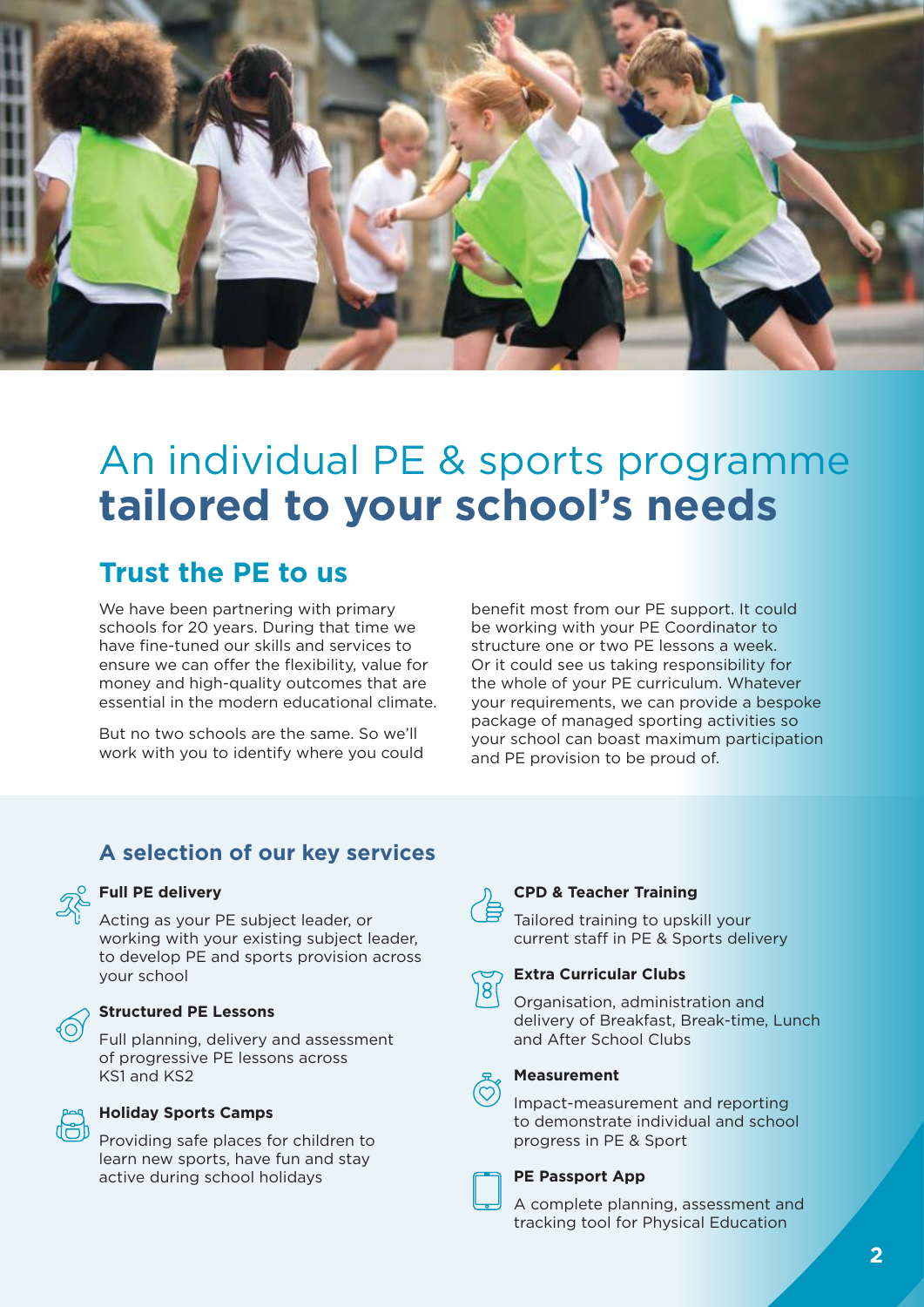# Our sports coaches become **part of your school team**

## **Positive role models**

The quality of our business relies on the consistency and professionalism of our sports coaches. All Sports Plus coaches are recruited and trained by Sports Plus founder, Andy Mulligan and his Management Team. As well as being chosen for their sporting ability, our professional sports coaches are selected for their enthusiasm, their inspiring energy, and their willingness to become positive role models to the children in their care.

No matter how many hours a week a coach is contracted to your school, you can expect him or her to integrate seamlessly into your staffing team. They will understand and respect your values, and they will always do their bit to contribute to school life. It's just one of the things that set our sports coaches apart.

> **f 6** We have worked<br>
> with Sports Plus<br>
> nearly two decad with Sports Plus for nearly two decades and have found the standard of their sports coaches to be consistant and high quality, supported with a professionally managed service. **Ellen Taylor, Headteacher**  Little Bloxwich Primary School  $\frac{1}{2}$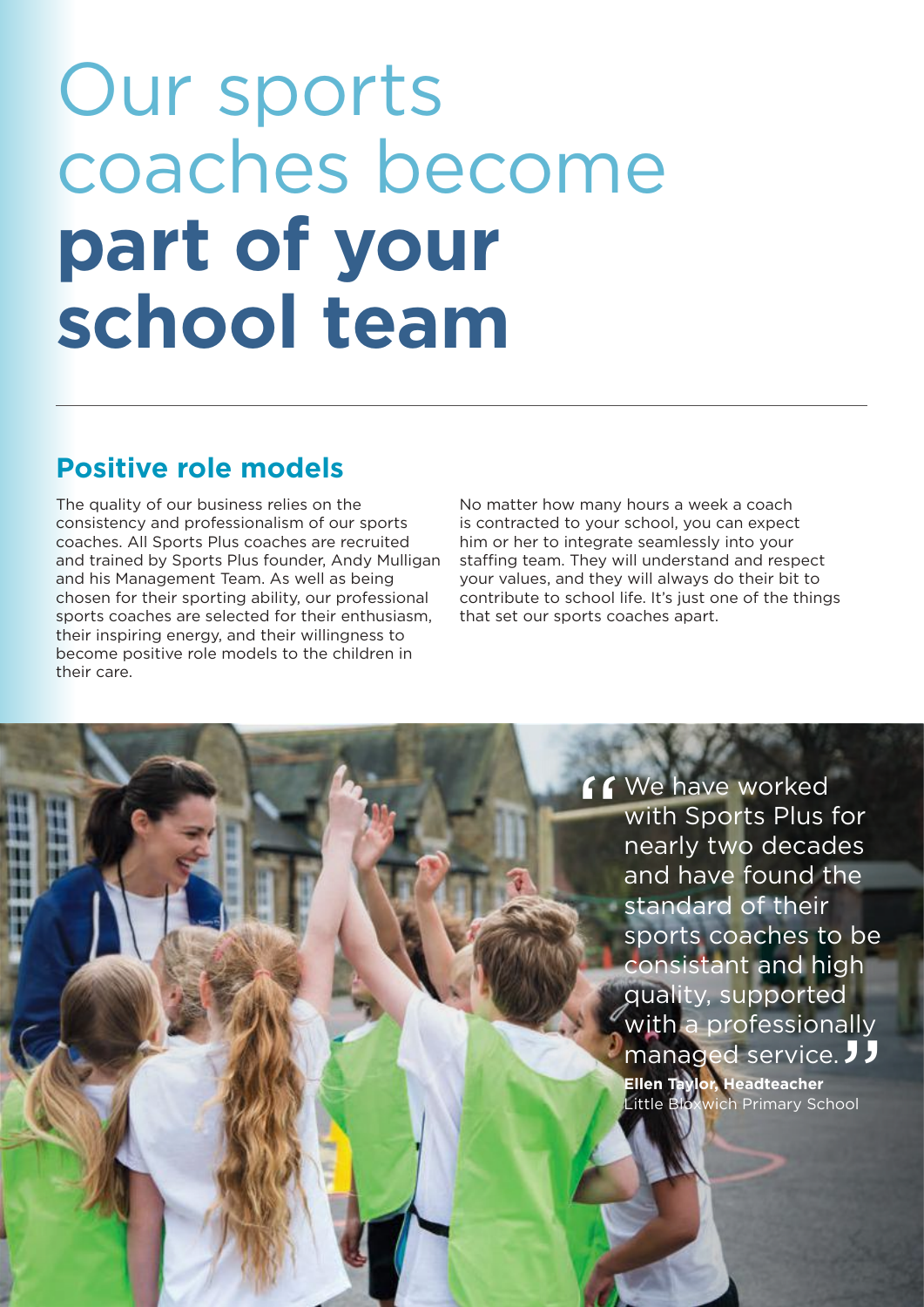### **Meet a coach**

**f** I qualified as a sports<br>coach last year and has<br>been working with my coach last year and have been working with my school to deliver high quality PE lessons and clubs. I love being part of school life and its goals of improving the health and wellbeing of the children. DUN<br>JJ<br><sub>ach</sub>

**James Davies** Professional Sports Coach



# **Coach Induction and Training**

Every Sports Plus coach undertakes the same intensive induction and training to ensure the consistency and quality of our service.

#### This includes:

- OFSTED Deep Dives in PE
- Behaviour Management Training
- Planning and Assessment for Lessons
- Paediatric First Aid
- Enhanced DBS
- Safeguarding Training
- E-Safety Training
- Epi Pen Training
- Mindfulness Training
- Terminology and Vocabulary for Teaching and Learning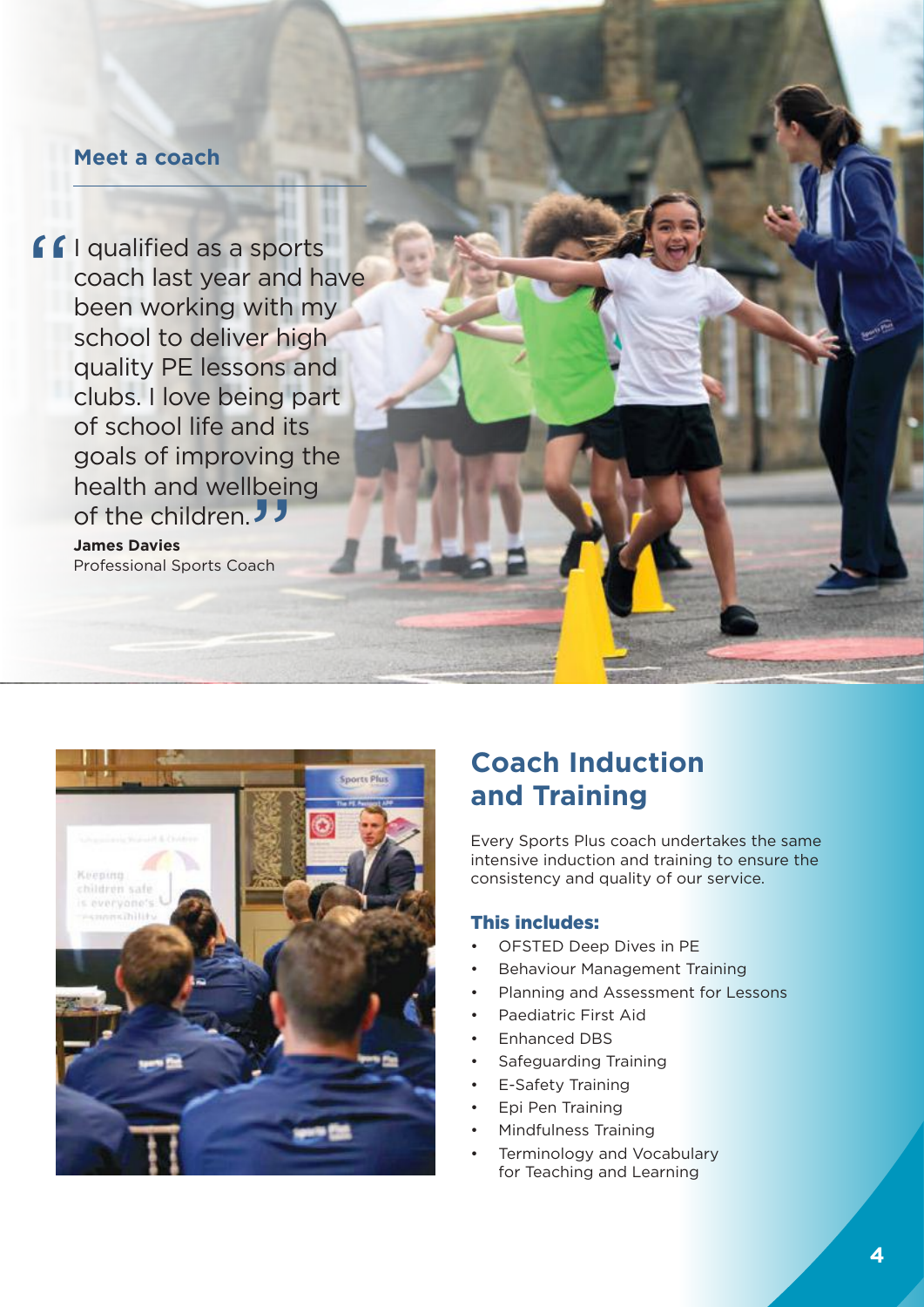# Our award-winning **sports coaching packages**

Our Professional Sports Coaches can deliver between 2 and 40 hours support per week, so you can choose the level of support that is right for your school.

## **Full-day sports coach**

By contracting a Sports Plus coach for one, two or even three full days a week, you are adding a highly professional member to your team who you can rely on for far more than just PE & sports. We understand that not every lesson of the day can involve sports. Our coaches are happy to help out at break times, lunchtime, and step in and provide support wherever and however you need them to. Offering a flexible and adaptable member of staff.

#### **Full Day** (5.5 Hours)

#### **Professional:** £POA per day

Add Afterschool Sports Club For £20 per day

### **Established Professional:** £POA per day

Add Afterschool Sports Club For £20 per day

### **Senior Professional: £POA per day**

Add Afterschool Sports Club For £20 per day

#### **Key Benefits:**

- Support and updates around OFSTED Deep Dives in PE
- Full planning with schemes of work, delivery and assessment of PE lessons
- Flexibility to cover staff absence or PPA cover
- Support and upskill your PE subject lead
- Introduces a wider variety of sports and activities
- An additional member of your team to provide cross-curricular support
- Raises the profile of PE and sport within your school
- Reports on individual student and collective school PE achievements via the PE Passport APP
- Keeps abreast of the national PE picture, including OFSTED focus and sports trends
- Back-up support and Guaranteed Absence Cover through Sports Plus Scheme
- Consistent and sustainable role model for PE and sport across the school

### **Full-Time Sports Coach**

We provide a full-time coach to become an integral part of your staffing team. You decide how to make best use of their time and skills to suit your school's needs.

To find out more, call us on **01922 453322**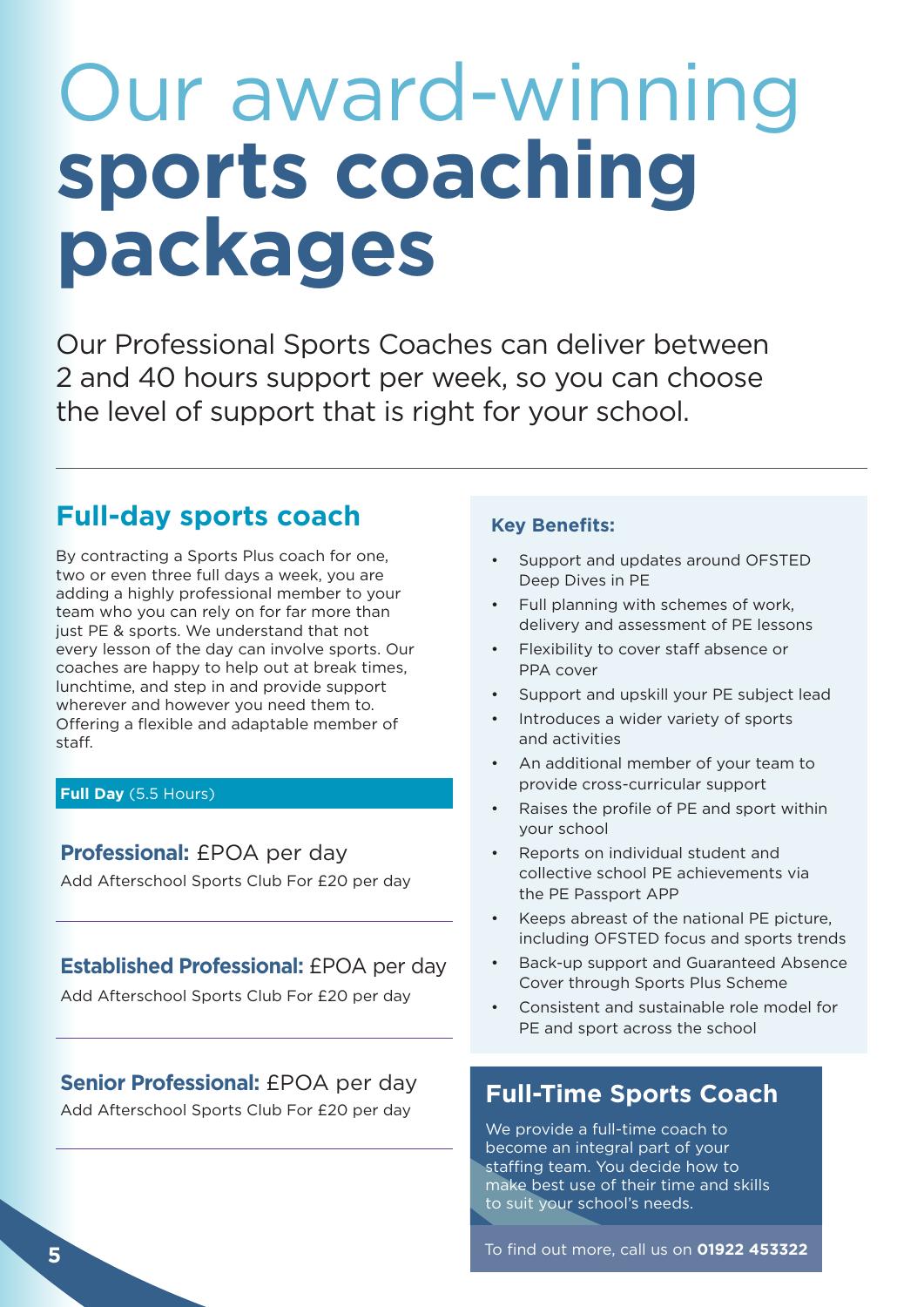## **One step at a time**

If your school is not ready for a full-day sports coach, our hourly packages may be more suitable. Each package offers a 1 hour lunch club and a 1 hour after school club.

**2 Hour Package**

The extra curricular package offering 2 hours of high quality clubs for up to 20 chidren to take part.

**Lunchtime Sports Club & After School Sports Club**

**Professional:** £POA per day

A little more time to keep your children active and provide outstanding results.

**Lunchtime Sports Club, X2 Hour PE Lessons & After School Sports Club**

**Professional:** £POA per day

**3 Hours of high quality clubs for up to 20**<br> **3 Hournant to take part.**<br> **4 Hournant Professional: £POA per day**<br> **3** After School Sports Club<br> **Professional: £POA per day**<br> **3** The perfect introduction to Sports Plus.<br>
S The perfect introduction to Sports Plus. See how we work and the improvements we can make to your sports provision. **Professional:** £POA per day **Professional:** £POA per day **Professional:** £POA per day **Professional:** £POA per day **Professional:** £POA per day **Professional:** £POA per day **Professional:** £POA per day **Professional:** £PO

**Lunchtime Sports Club, X1 Hour PE Lesson & After School Sports Club**

With more time to be active throughout the week, you and your students will be onto a winner.

**Lunchtime Sports Club, X3 Hour PE Lessons & After School Sports Club**

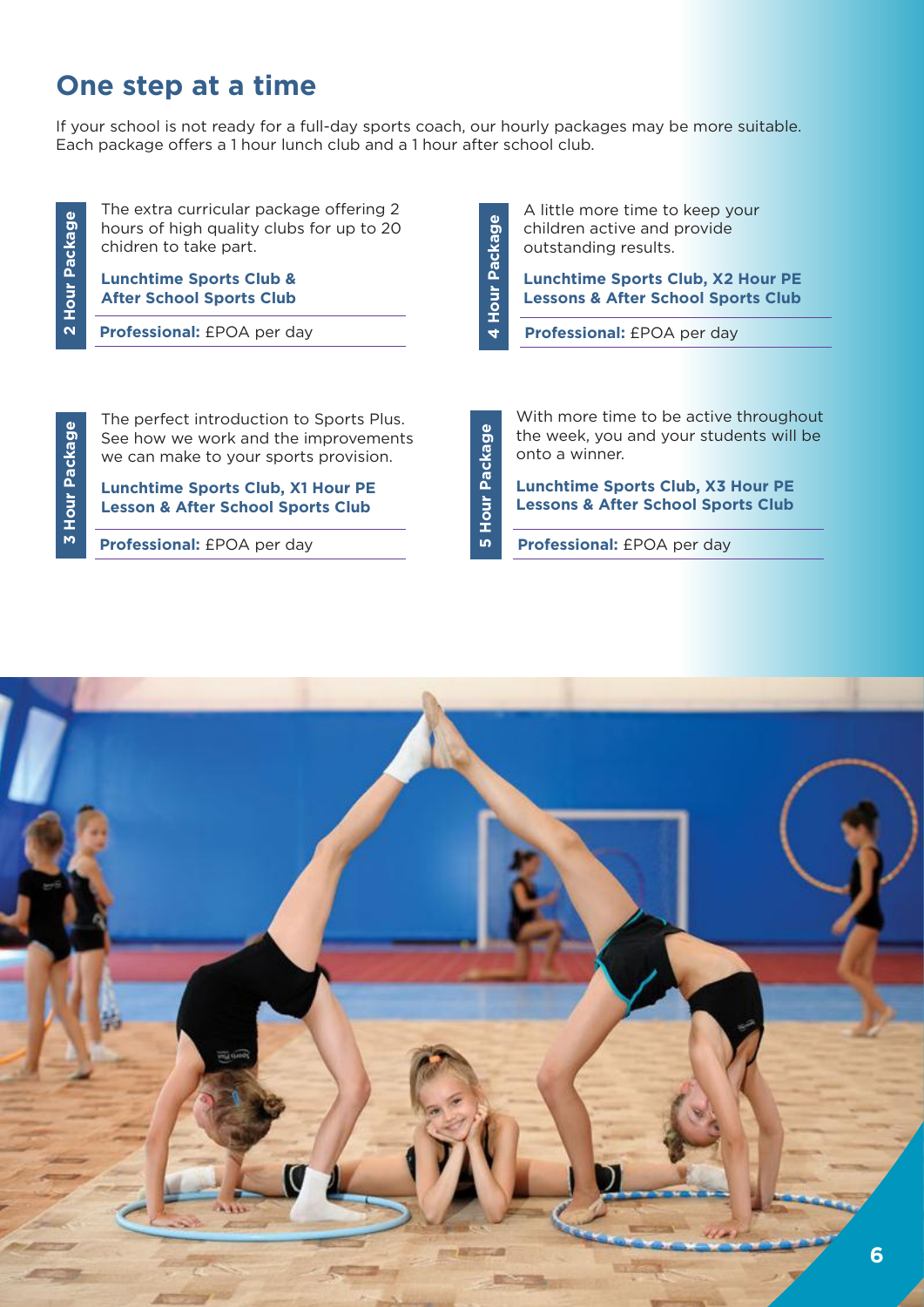You can use your **PE & Sports Premium Funding**!

# We team teach & coach **PE and sports to your staff**

# **CPD & Teacher Training**

Investing in the professional development of your teachers is a crucial element of striving for excellence as a school. We can deliver bespoke, flexible training to help your staff improve their PE knowledge and grow their confidence so they are able to deliver Physical Education to the high standard your school requires. Offering a sustainable opportunity for best use of your Primary PE & Sports Premium Funding.

#### **Delivery Options**

- Team teaching in lessons
- Full day training
- Half day training
- Twilight training





#### **Our training sessions include:**



#### **Games Skills**

Learn the essentials of games delivery tailored to primary-aged children.

- Fundamental movement
- Transferable game skills
- Development of handeye coordination
- Warm up and cool down activities



#### **Gymnastics**

New ideas and additional tools to deliver gymnastics in a safe way.

- Basic shapes and gymnastics positions
- Jumps, rolls and balances
- Use of props and equipment
- Targets and levels



#### **Dance**

Inject more fun into physical education with a range of rhythmic dances that give students an appreciation of movement to music.

- Bhangra, Streetdance, Breakdance and Haka
- Ideas for dance themes
- Targets and levels
- Choreographing dances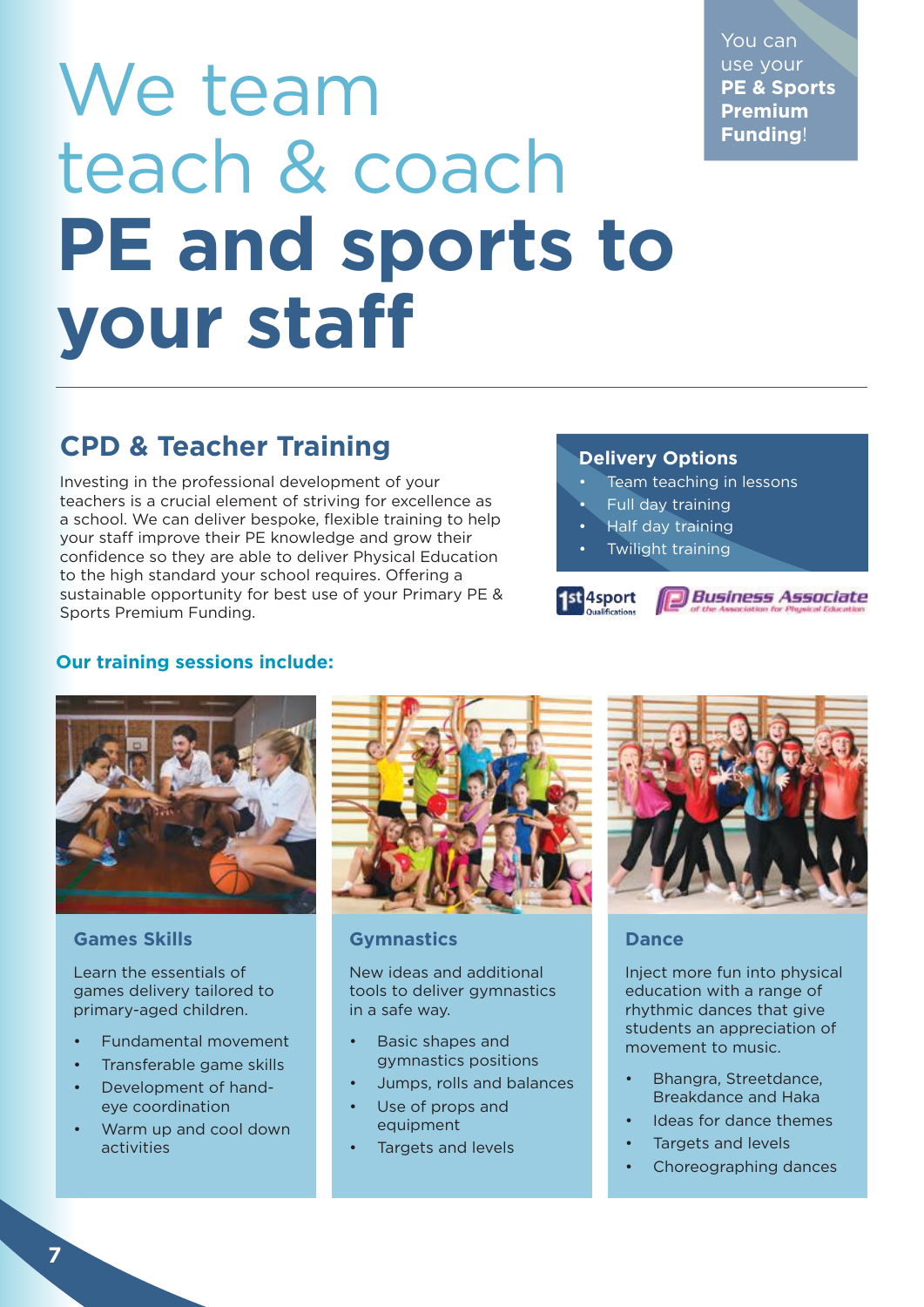# Host a school holiday **Sports Camp**

You can use your **PE & Sports Premium Funding**!

# **Fun and fully managed**

During school holidays or inset days, our sports coaches can use your school facilities to offer full days of fun sporting activities to keep children occupied and entertained.

We can accommodate KS1 and KS2 pupils that are separated into age and ability, with daily activities carefully planned to ensure every child has a positive and fun experience, and every parent has peace of mind that their child is safe and engaged.

**School Camps** Only open to children from your school

**Hub Camps** Bring together children from local schools

Available Monday to Friday during school holidays. 10am-3pm or 9am-3.30pm

"<br>"<br>" ")<br>"<br>" We have hosted a number of school camps over many years that have been well attended by our children and our partnership with Sports Plus has created a great asset for our school during the holidays. Children and parents continue to give an overwhelming positive response to our camps with waiting lists for places. **Alex Walmsley, Deputy Headteacher**  Yardley Primary School **8**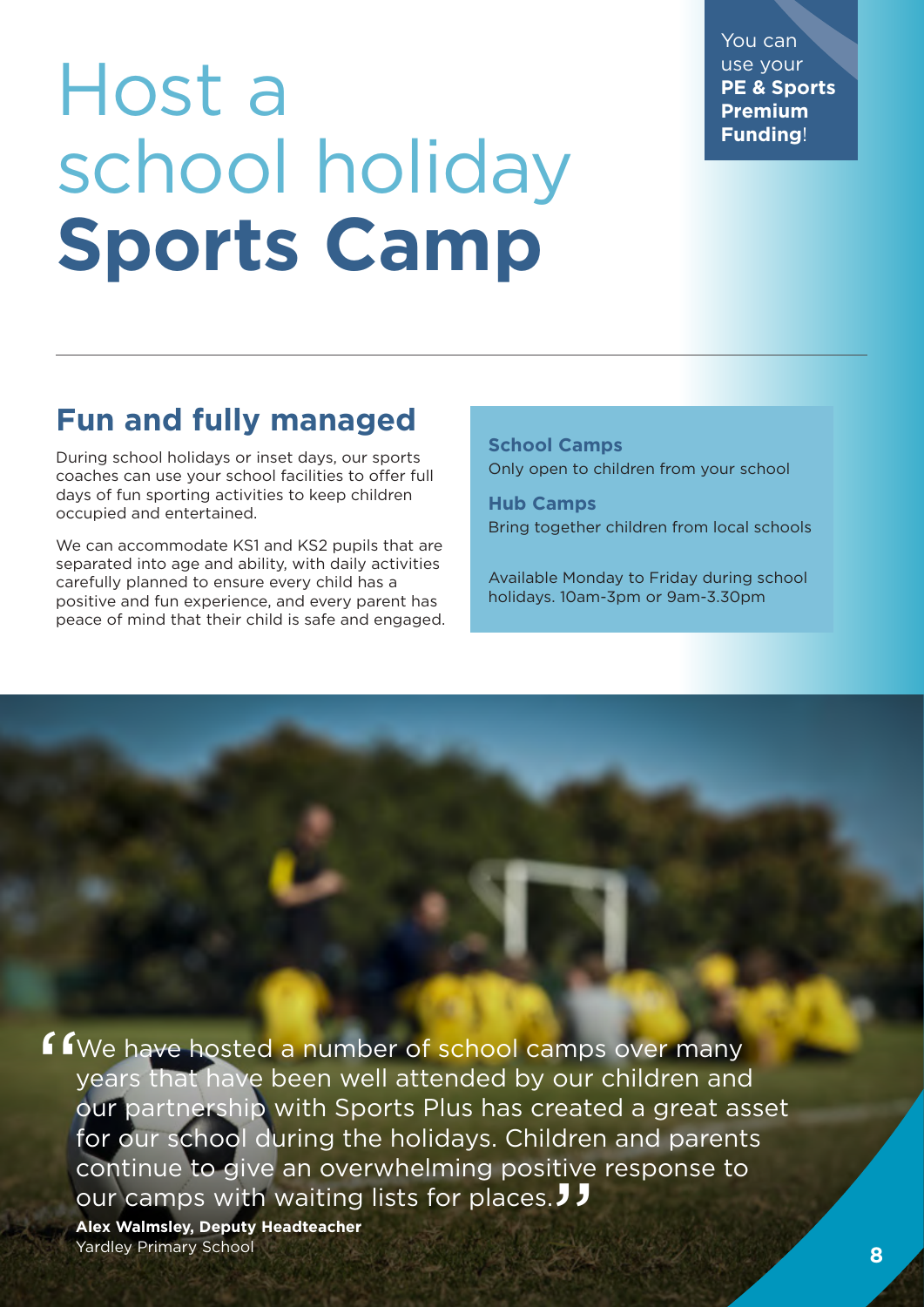# Introducing the unique **PE Passport app for primary schools**



# **21st Century PE planning**

Digital technology is revolutionising education. Apps such as ParentPay and ShowMyHomework are changing the way schools interact and track the progress their pupils. The PE Passport will do the same in the area of physical education and sport.

Designed by primary school teachers and PE leaders, this practical and easy-to-use mobile app provides a comprehensive tracking tool to record pupil achievement and progress through the PE curriculum.

#### **3 Key Benefits of the PE Passport**

Provides a portable and user-friendly aid for teachers planning, delivering and assessing Provides a portable<br>and user-friendly<br>aid for teachers<br>planning, delivering<br>and assessing<br>physical education<br>in primary schools in primary schools



Offers a full curriculum of pre-planned, engaging and interactive PE lessons for Reception to Year 6 students

**3**

It's studentcentric. A pupil's achievements in and out of school can be recorded, allowing for a more thorough tracking of participation levels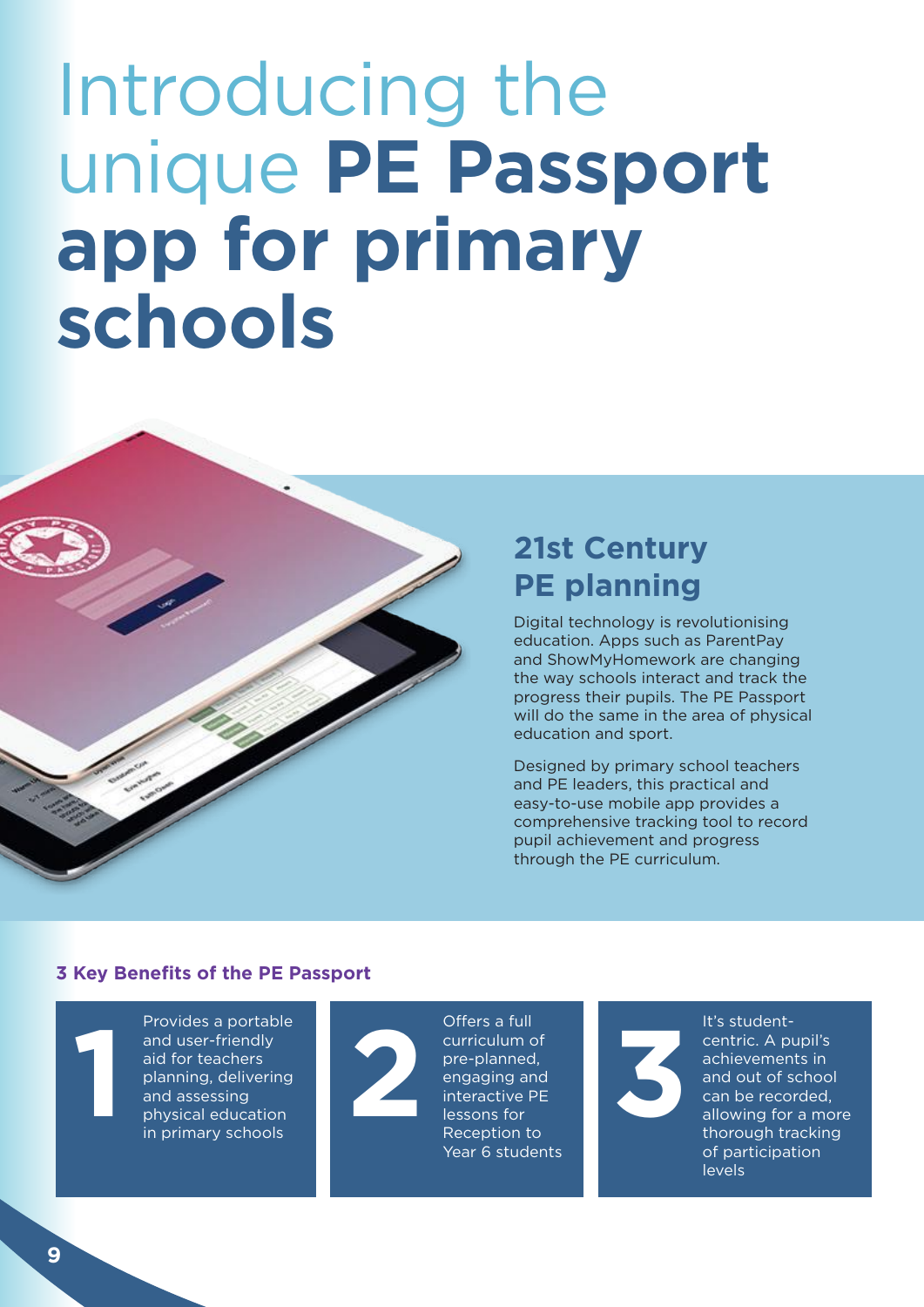

The Primary PE Passport App is included as part of our service when contracting Sports Plus to a minimum of 2 days per week at your school.

Alternatively it can be added as an individual service and purchased separately.

#### **Further benefits include:**

- Measuring the impact of PE
- Monitoring attendance in PE lessons
- Providing objective and formative based assessment
- Providing reflective self-assessment
- Useful tracking tools
- Informative videos and diagrams
- Reports and analysis of PE

#### **Free PE & Sport Audit**

To arrange a FREE AUDIT of your PE & sports provision, or a simple chat about how we can help your school develop PE & sports, please get in touch.

**01922 453322**

**sportsplusscheme.com**

**info@sportsplusscheme.com**